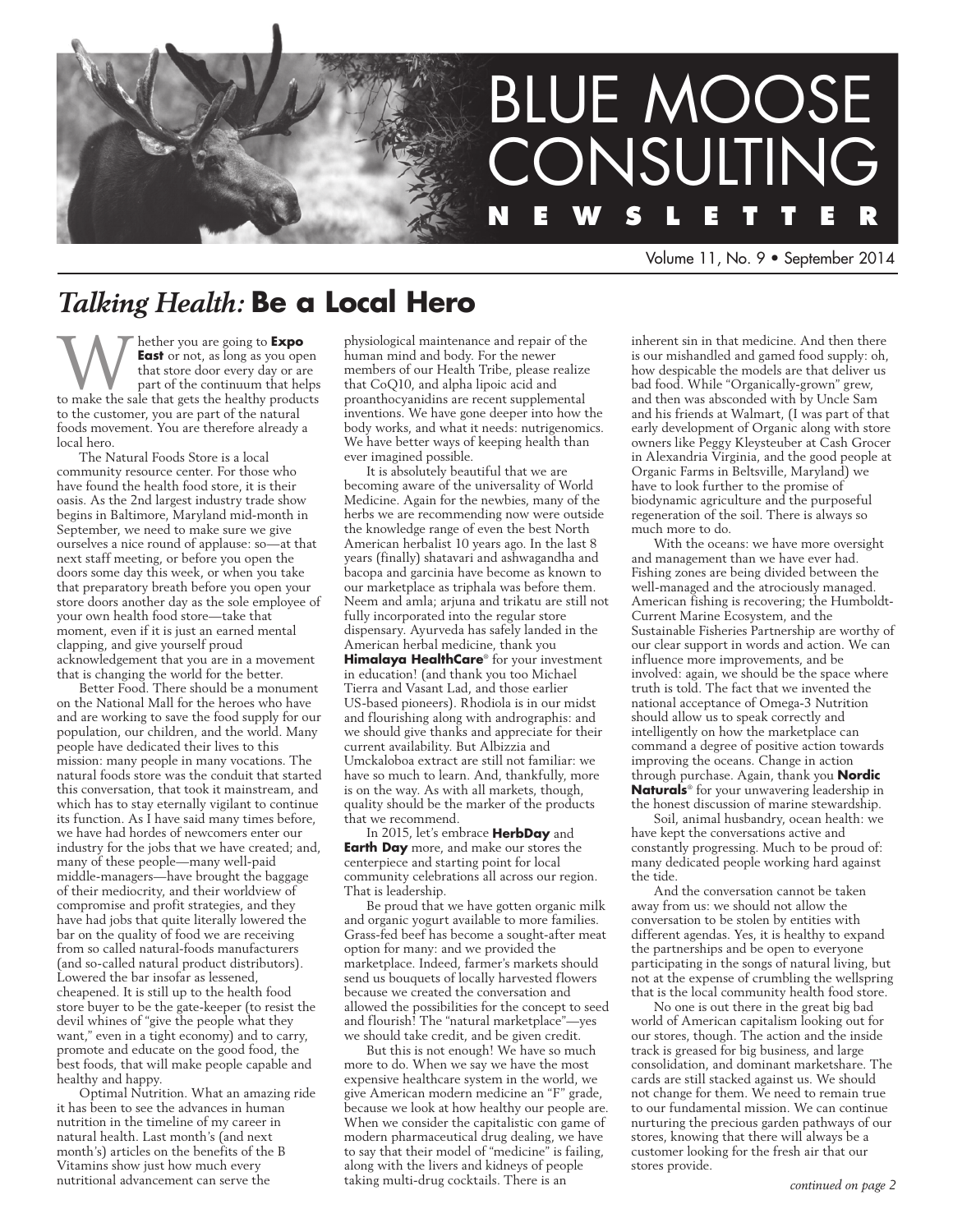#### **Be a Local Hero** *continued from page 1*

What is most important about the health food store? Remember that we are so valuable to our communities because of our "space": the store and the healthy space it offers. If the health food store should ever disappear (it would only disappear if it were purposefully eliminated), where would people go to find commonality? to find truth without hype? to find options?

People who enter a health food store have the expectation that they will only find natural products there. If Rite Aid and Target were to fully absume our inventory, people would have to wonder if their fellow shoppers (and the stock people) had any interest in what the health-conscious customer was looking for. The health-seeking Mom would not have a place to go to speak with fellow Natural Mommas about health strategies, or to speak with the health food store team about information and direction for seeking the best way forward. How would natural health propagate if a bottle of **Herb Pharm**® Echinacea Goldenseal extract were positioned next to Nyquil? (strange image of beauty juxtaposed next to ugliness). The health food store is needed.

If you travel as much as I do, you would know what a chore it is to decipher the horrid signage in stores that carry both Organic and non-Organic produce. It is hard to find stores these days that are pure, and I honor them and state that there is a growing cadre of consumers who want to shop at the purest stores. In the DC market, we are blessed to have stores like MOMS and Roots Market, and all the Coops. Stores like The Good Earth in Leonardtown Maryland are the models of stores with dedicated "quality" gatekeepers. No pseudo-heath food allowed here. We all need to be like lifeguards in front of the beaches of our stores, because there are many sharks in the water just off our shores.

Are you a Local Hero? How can you become a better Local Hero? While I have spoken truth to these concepts for more than a dozen years now through this monthly newsletter (thank you dear readers), we need to go beyond. We have to continue to stretch for betterment.

As we enter this timeframe from Expo East till Expo West, we hopefully will encounter our healthiest stretch of strong and growing business of the past two years. If things continue on this slow uphill economic trajectory, we should be able to exhale after the tightrope of the last 18 months. We should be able to consider home improvements. We should be able to think beyond the immediacy of hand-to-mouth bill paying. Maybe if this happens, we can reassess: we can look anew: we can plan the next steps for betterment (even if the checklist is indeed created, and by necessity tabled until next Spring). Now is the time to get better!

So, how do you want to define your heroics?

The retail establishment, the local community resource center, affords you great opportunities to be heroic. It is about "space". I am hoping that part of your goal is to bring health to those seeking it in your community, and to excite people through persuasion to

seek it when they might not yet have had that button turned on in their head. I am hoping that you are interested in the vocation of preaching optimal health. That your daily mission is to encourage people to be as happy, and therefore also as healthy as they can be. That you will also set the bar high by example! I am hoping that you will envision how to use your space to be a local hero. I open myself to any dialogue you may wish to share on the subject, and would hope that the BMC Sales & Education team will engage with you to consider great opportunities for the rest of the year, into 2015, and to the future years of constant positive health influence.

Ideas. Well one idea that I would like to suggest is that you get political…. about our industry. As we all know, "K Street in DC" is not filled with high-priced advocates for the Natural Products Industry. We do a good job at advocacy with the NPA—the **Natural Products Association**—but the real work has to be done in your local community. First, find the politically active people who shop in your store. It would be good if you could befriend both Democrat and Republican (and Green as well). Your political opinion should have nothing to do with your concerns for the protection of your business, the livelihood of your staff and your family; or, for the concerns for environmental and food issues. The Local Hero needs to be a leader with a clear voice on the important issues, but must also be able to join disparate opinions and be the negotiator who brings consensus. We need more unheated dialogue on what really matters in this country right now: and your store can pick the topic, and then be the sane voice in the room.

I think of the rituals using Kava in Vanuatu and Micronesia. The feuding parties were brought together and made to then drink Kava ceremonially before they began discussing their complaints. This Kava Ceremony calmed tensions and allowed each side to feel human and communally capable of hearing what the other had to say. Now I am making no comments on politics here (smart business on my part), but in this Election Year, maybe you can take the time to get the polar opposite parties of our dysfunctional political system to consider, and take a stand together on a few things: the basic rights of people to have access to preventative healthcare; the free commerce of safe products for health, and the expectation that our elected officials should take greater responsibility for the safety of our food supply. These are the political statements it is safe to speak about in the party-neutral space of your health food store. OK, this is just a (good) idea.

I write with excitement to share that the European Union has lifted its safety warning on Kava. After 12 years of "worry," they admitted that there have been no further claims of liver issues related to kava—which good herbalists have repeatedly stated—and now we should all learn to Keep Calm and Kava On. America: time to catch up. Can we use the issues of our industry to bridge gaps in human partnership that have been so deliberately driven apart? Daily herbs and a safe space may help!

Now, get the people running for office to take a stand on these issues. Be active in the **NPA-East** (get to know the NPA East Executive Director Paul Kushner and have his

number, for support, on speed-dial). Be a proud and active member. The issue of preventative healthcare should be so nonpartisan that all parties should be willing to agree to issue a statement in support of natural health, and the protection of the natural foods store to provide its goods.

Why is this important? Because if our elected officials do not know that we are a voting bloc, then we will be invisible when issues that affect our businesses and vocations arise. Now is the time to be clear, involved and persuasive. Ask your local candidates in this election period to come to your store for a meet and greet (making sure that you can get people there to share your views). Plan to explain to them what your store is all about (call Paul again for key points), and now you are a point person in your community: now the the community knows that you are requesting that they consider their health food store when they vote: and that everyone is watching how the local elected officials vote on issues that pertain to the healthy products community. Thanks Local Hero, for doing your part!

After this basic task, we can next turn to the future generations. How can you convert your store to be a simple school house for the little ones? This issue is so dear to my heart. Speak with teachers who shop in your store: have a meeting over tea. Discuss what it is that children are missing in their education, relative to real health and world health. The teachers will be as supportive as they always are. Consider a "Learn your health food store day" where kids can be shown around, and it can be explained to them what they need to know about food and the world around them: why they should be making good food choices why food matters: and how their food gets to them.

Have a kids and teen class on the basics of herbal medicine, and how people used herbs throughout history. Maybe a little 30 minute fun class on homeopathy, and how it works. With a little imagination, you could get very creative with the explanation of the math of homeopathy. Make an invitation to parents to bring in teens for a 30 minute idea-share on Vegetarianism and the facts on how to stay healthy. Start an essay contest on Biodynamic agriculture, with the reward being a \$50 gift certificate to the family, to be used for food.

These ideas (and I am sure that you can come up with more pertinent and creative ways to get the family and kids involved in understating what your store is about) can be fun to develop, but the work for implementation should be taken seriously. You have to be able to throw the party well, and you have to prepare. Done right, it will bring in new customers and bring back the occasional customer and make them more likely to become attached to your store. People love local heroes.

You may choose to just be the local, quiet shopkeep. Fair, and who could blame you: there is enough to do just to keep the store operational. [I could save myself years of free time if I didn't produce and distribute these newsletters monthly, for example]. But let me appeal to your business side. These ideas above, in their personalized incarnations that fit your community, are what give people a

*continued on page 6*

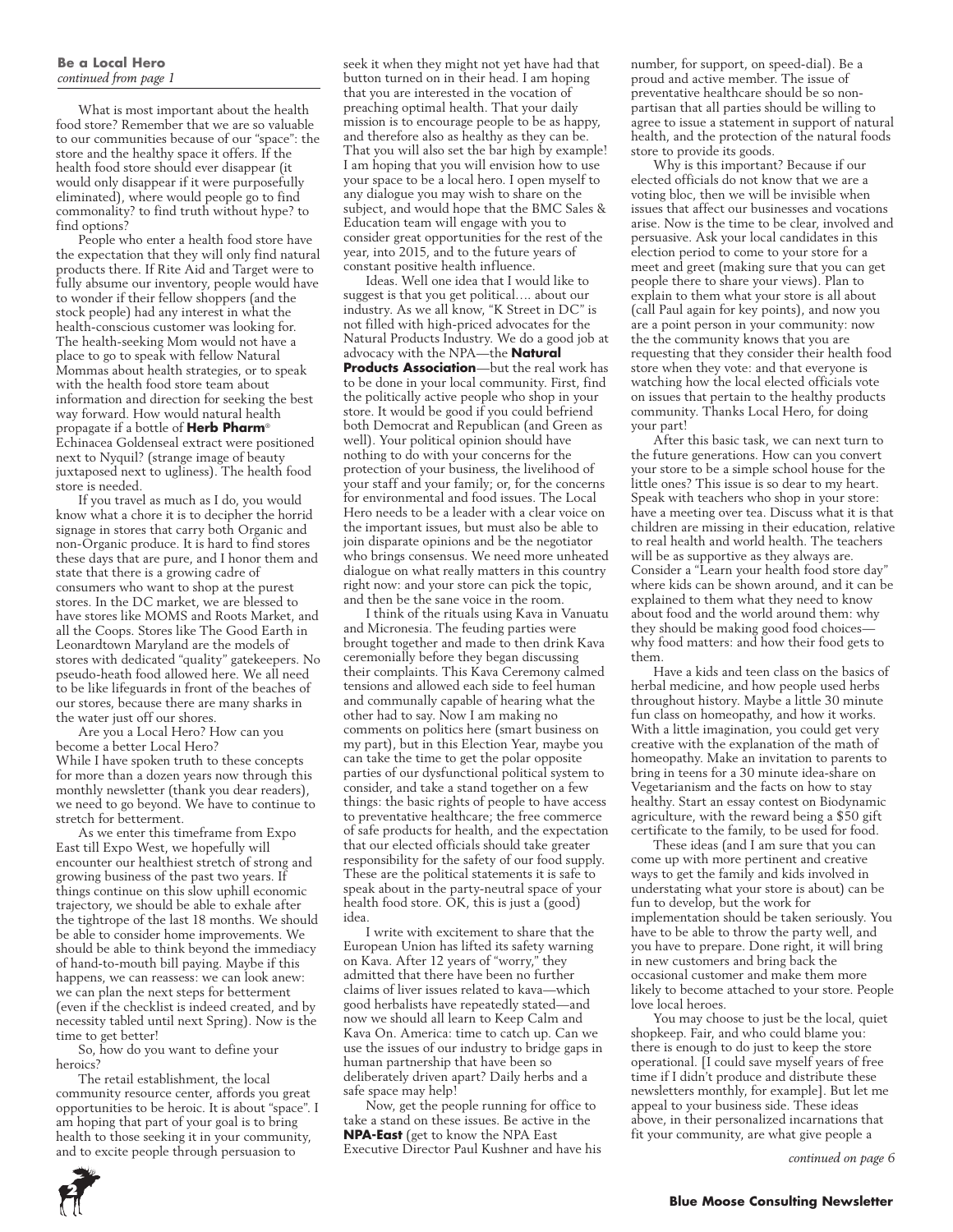



# **NEW items: EXCITING!! Oxylent® in 30-day supply for the avid Oxylent reader**

100%-recyclable canisters available at Expo East: pre-orders being taken by your BMC Rep now (with intro discounts)

**two FLAVORS:** Sparkling Mandarin canister (vita292) 6.3 oz. net wt.

Sparkling Blackberry Pomegranate canister (vita203) 6.3 oz. net wt. ~~~~~~~~~~~~~~~~~~~~

*GREAT NEWS for that register box of Oxylent!: new LOWER PRICE on the 30- ct Oxylent Variety Pak* ~~~~~~~~~~~~~~~~~~~~

> **September Promotions: Line Drive for 30 ct boxes**  (excludes counter top display) **20% OFF\***

36 box minimum (mix & match) \*Standard shipping structure applies Discounts are not given automatically. Promos must be set up 4-weeks in advance of start dates

**Let's Do Good Business 3rd Quarter Promotion Buy to Give: support the Kids in Need Foundation 1 Bottle = 1 Backpack backpack donated, stocked with school supplies** Promo buy-in ends September 30th **TREMENDOUS MARKETING MATERIALS** Everyone can participate: **Endcap Display\*\* 25% OFF Case Orders** One (1) order per ship to location per month. minimum order 5 cases: maximum 15 cases. mix & match [full case packs] Applies to all bottles of: Baby's DHA; Children's DHA™; Complete Omega™ Junior; Ultimate Omega™ Junior; Nordic Omega-3 Gummies™; Vitamin C Gummies and Nordic Berries™ purchased through 09/30/14\*

**FLOOR DISPLAY OPPORTUNITIES**  • **25% OFF** 24 Bottle display mix & match - Nordic Berries™ 120 ct. + Nordic Omega Gummies™ 120 ct • 25% OFF 48 Bottle display mix & match^^^ • 20% OFF 12 Bottle countertop display^^^ *up to 3 products. Products for 12 and 48 bottle displays:* • Nordic Omega-3 Gummies™ 60 ct. • Children's DHA™ liquids, 4 oz. + 8 oz. • Children's DHA™ 180 ct. • Complete Omega® Junior 90 + 180 cts. • Children's DHA™ 360 ct.

• Ultimate Omega® Junior 90 ct. • Vitamin C Gummies- 60 ct. \*\* Off shelf placement required, and a promotional discount must be passed on to the consumer

Not represented by BMC in NJ, SC ASK your BMC Rep about the other ongoing endcap + floor display<br>deals for more ways to save on other Nordic Naturals® products. You can simultaneously still purchase & promote adult products during the Children's Promo listed above! www.kinf.org Kids in Need Foundation

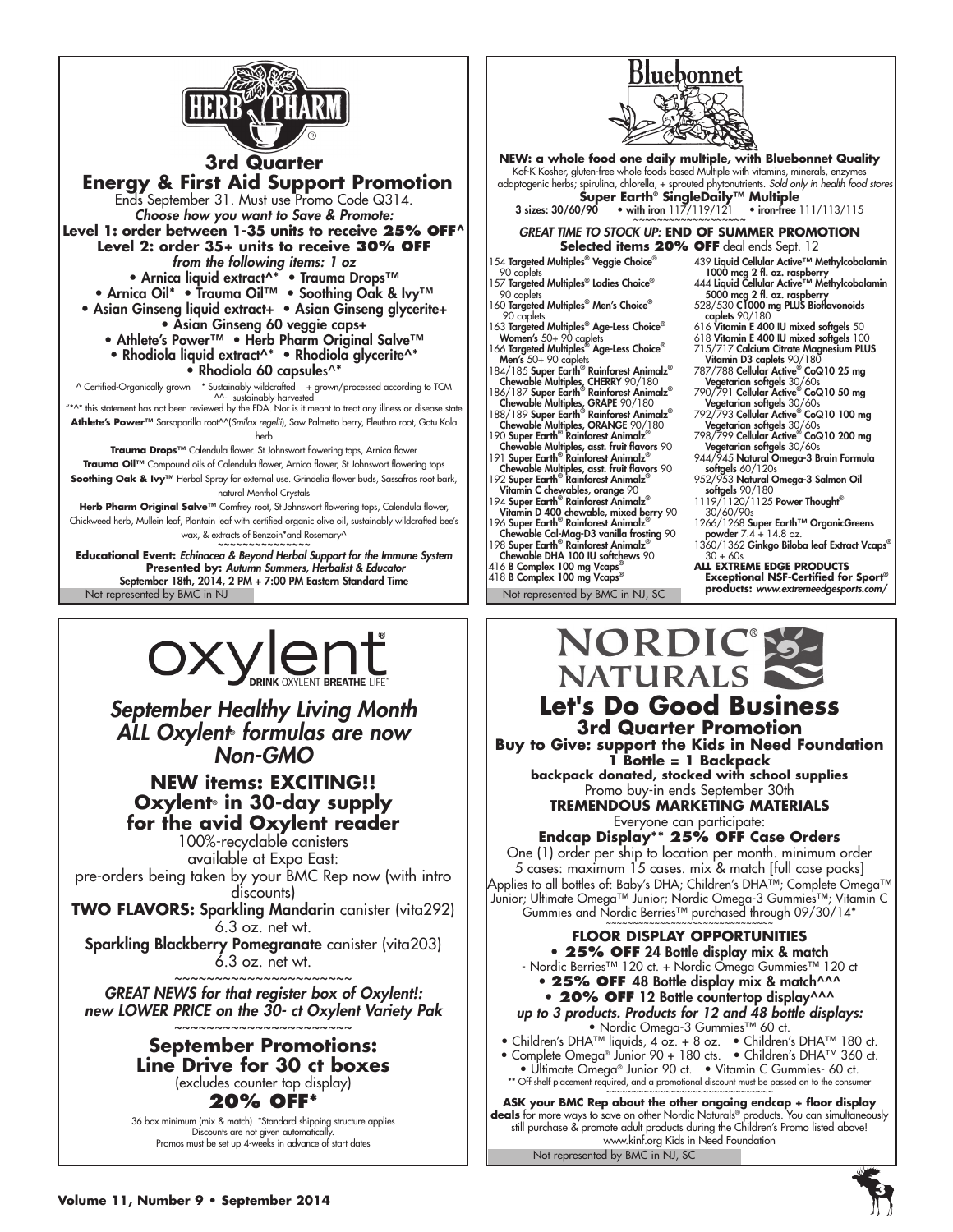

# **Visit the Expo East Booth & Taste the new flavors of JUVO**

*Products available in September: EXCITING!!* Two new flavors of JUVO Original:

*JUVO Organic Meal:* **Green Apple** 21.02 oz. 15-servings

*JUVO Organic Meal:* **Vanilla Chai** 21.02 oz. 15-servings

55 Premium Raw Greens & Whole Foods: USDA-Certified Organic Gluten Free, Soy Free, Dairy Free, Yeast Free, Nut Free, No **Sweeteners** 

Non-GMO Certification Pending

# ~~~~~~~~~~~~~~~~~~~~~~ *JUVO Slim Organic Raw Meal*

**Fantastic Berry 21.02 oz.** 15-servings. 12 kinds of berries bursting with antioxidants**.** Protein Blend. Fiber Blend. Enzyme & Probiotic Blends Immunity Blend AND high-ORAC fruit + veggie Blend.

~~~~~~~~~~~~~~~~~~~~~~ more single-serving packets, to "introduce" Raw Foods + for travel on the go

JUVO Raw Green Protein Box (10 packets) JUVO Organic Raw Meal Box (10 packets) JUVO Slim Organic Raw Meal Fantastic Berry Box (10 packets)

# Ashwagandha 60 caplets USDA-Organic Anti-

Stress & Energy Holy Basil 60 veg caps Organic Broad-spectrum Immune herb

HERBAL HEALTHCARE<br>2-month's to gain new business **September-October Promotions 15% OFF^ in units of 3 ea.**  (for independent retailers). MUST mention Promo to get discount when ordering **Pure Herbs**

**ımalaya** 

**Herbal Formulations** ImmunoCare® 120 + 240 veg caps Healthy Immune Defense StressCare® 120 + 240 veg caps Energy & Adrenal Support

**Botanique by Himalaya** *all 5.07 oz.*Exfoliating Walnut & Wood Apple Face Scrub Neem & Turmeric Face Wash Hydrating Face Wash Invigorating Face Wash

**Super Deal 20% OFF^** in units of 3 ea. (for independent retailers) Turmeric 60 veg caps Antioxidant. USDA-certified Organic

**Look for new sizes of best-sellers in September:** new-product discounts apply • Garcinia 120 ct • Bacopa 30 ct • Triphala 30 ct • Triphala 90 ct • Turmeric 30 ct

*Himalaya Herbal HealthCare: Our Science. Your Life™*



*Action Remedies*®



# Essential Formulas is pleased to announce the hiring of

# **Dr. Ross Pelton**  as Director of Science.

Dr Pelton has long been a vocal supporter of Dr. Ohhira's Probiotics. Instrumental in the founding of IAACN (International and American Association of Clinical Nutritionists), and their chief educator for CCN certification, Dr. Pelton has educated on probiotic health for over 15 years, training many people on the virtues of Dr. Ohhira Probiotics. Come say hi to Ross at the Expo East Essential Formulas booth.

*Come learn about the new web trainer.*

## **and yes, there will be an Expo East Show deal!!**

*www.ChiaOmega.com GOOD FOR YOU, GOOD FOR THE PLANET™ Dr. Ohhira's Probiotics*®



**Health Education & Health Products** 

*September Promotions:* **4 items**

**Aloe Boost**  30 ct tabs + 90 ct tabs

**SuperFruit Aloe Vera**

 $16$  oz.  $+32$  oz.

mix & match

**6 ea. = 15% OFF 18 ea. = 20% OFF** 

# **Why is Aloe Life #1 in Aloe Quality?**

- Best Taste • 3rd Party Testing • Highest Potency: Solids & Polysaccharides
- Golden Yellow Sap Content • Total Aloe Solids
	- Certified ActiveAloe
- Concentrated for Best Value

*Whole Leaf Aloe Vera Juice Products Aloe Vera is Foundational to Life*



**1) Fun, kid-friendly Organic**  (vegetarian, wheat/gluten free)

**Back to School, Organically** *focus on kid + college-friendly skus:*

organic bodycare

**body**ceuticals

each 12 ct. open stock, any quantity -

**2) Buy ALL THREE of these Lip Balms = 15% OFF** *PLUS choose one stick lip balm FREE as* 

*a gift!* 

## **3) Organic Calendula Salve: 15% OFF!**

*Stock up now for the Fall on this BEST SELLER!* ~ all-purpose salve ~ vegetarian, wheat/gluten free

~ 6-pack salve with free display box ~ 12 Salve Display provides a free tester (\$87.21 sale price)

create a new customer when placing by cash register

*Must use code "SEPTDEAL" to receive newsletter special pricing* Free UPS ground on orders of \$125

**lip balms: Calendula Lip Care** - Organic Raspberry - Organic Vanilla

- Organic Spearmint

**10% off.**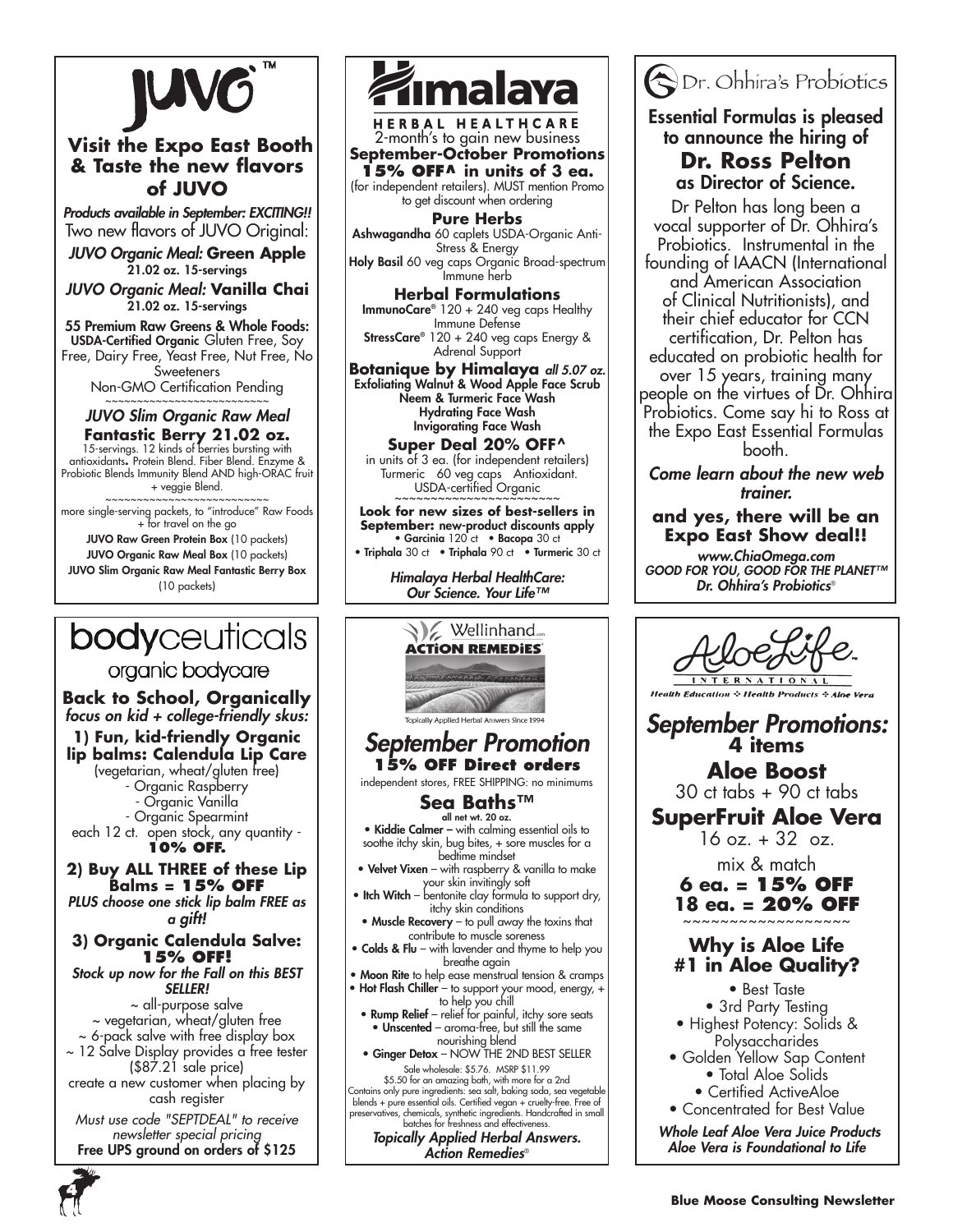

 *September Promotion* **SAPIEN WOMEN 15% OFF**

A complete, vegan, & Organic line for noticeable natural beauty • 98% natural ingredients: Eco Cert® certified Organic • made from fragrance extracted from fresh coconut & mango essential oil with a touch of Raspberry + Vanilla • a high concentration of exotic Organic Amazonian ingredients, like Buriti, Ucuuba,

Murumuru, Cupuacu + Pracaxi SHAMPOO 6.7 oz. CONDITIONER 6.7 oz. LEAVE IN CONDITIONER 3.04 oz. SHOWER GEL 10.14 oz. SPLIT END REPAIR 1.05 oz. SHAVE GEL 6.7 oz. BODY MOISTURIZER 6.7 oz. FACIAL SCRUB 3.04 oz. BODY SCRUB 10.14 oz.

*Detoxify Your Beauty http://suryabrasilproducts.com*

SURYA**O** Brasil

*Immune* **HEALTH BASICS** CLINICALLY PROVEN IMMUNE SUPPORT

# **STOCK UP SEPTEMBER**

*Every community should have access to Wellmune WGP®*

# **6 each per SKU 10% 9 each per SKU 15% 12 each per SKU 20%**

\*20% OFF will be the maximum Expo East deal, so start to invest in each size of Immune Health Basic's Wellmune WGP® now, and hand out the product samples and schedule a BMC Demo

Same proprietary beta glucan raw material in several dosage sizes, for different body weights: 75 mg, 125 mg, 250 mg + 500 mg:

and a 25 mg Children's chewable



**September BACK TO SCHOOL Specials 15% OFF • Dagoba co-branded chocolate Lip Balms convertible display, 36 ct** (\*Lavender \*Roseberry \*Mint) **• Mongo Kiss 15 pc. Display** (\*Peppermint \*Pomegranate \*Unflavored \*Vanilla Honey) **• One World 15 ct displays .25oz**  (\*Renew \*Relax \*Restore) **• ONE WORLD .3oz Eco Tube Lip Balms**  (\*Repair \*Revive \*Relieve) **• Premium Lip Balms 0.15 oz. convertible displays 36 ct**  (\*Gold convertible \*Hemp convertible \*Premium asst convertible display, 36 ct \*Bee Free convertible)

**• Premium w/Eco Clip Lip Balms reach in display, 30 ct** (\*Gold w/Eco \*Bee Free w/Eco \*Hemp w/Eco Clip)

**• Premium asst w/Eco Clip reach in display, 30 ct**

**• Pure & Simple Lip Balms 48 ct reach in displays** \*Coconut \*Grape \*Kiwi-Strawberry \*Pure & Simple asst reach in display, 48 ct

*The Best Lip Balm for the World*

# **MushroomScience**® *Beautiful Summer Skin:*  **Tremella** *Immune support + Liver Health:* **Shitake September Promotions^ 4 ea. = 10% OFF 8 ea. = 15% OFF 12 ea. = 20% OFF Tremella Mushroom extract**: 90 vegetarian capsules 300 mg, 20% polysaccharides hot water extract. Certified Organic **Shitake Organic Mushroom extract** 90 vegetarian capsules 300 mg, 15% polysaccharides hot water extract. not to be combined with other deals. Identify as BMC September Special *Ask your BMC Rep for the Expo East Promotions*

*Setting the standard for quality in medicinal mushrooms since 1994!*



**Nurturing Naturally Since 1987** 

# **september PROMOTIONS 20% OFF**

**Select OTC formulas**  Liquid or pellet complexes (Qty 6+ per SKU)\* listed below)

# **Aches~Pains** (N019) **Bowel~Digestive Care** (N029) **Edema~Fluid Retention** (N065) *Pets* **Inflammation** (P009)

Aches~Pains - Formulated for symptoms associated with bruises, strains and overexertion such as pain, stiffness and inflammation.

Bowel~Digestive Care - Formulated for digestive health and for associated symptoms such as weak digestion, burning, bloating, nausea, cramping and pressure.

Edema~Fluid Retention - Formulated for associated symptoms such as skin discoloration, discomfort and swelling due to fluid retention. Pets Inflammation - Formulated for associated symptoms such as swelling, redness, congestion, discomfort and increased sensitivity.

Not represented by BMC in NC, SC 1987-2013 • 26 Years of Excellence



# **September Promotion\*** *Luxurious & Uplifting*  **Jasmine & Clementine**

Jasmine & Clementine Shampoo 12 oz. Jasmine & Clementine Conditioner 12 oz. Jasmine & Clementine Hand & Body Lotion 12 oz.

Jasmine & Clementine Bath Salts 20 oz. Jasmine & Clementine Massage & Body Oil 12 oz.

Jasmine & Clementine Shower Gel 12 oz.

**buy 3 ea. per SKU = 10% OFF buy 6 ea. per SKU = 15% OFF buy 12 ea. per SKU = 20% OFF**

\*must mention "BMC Special Discount" to get discounts with every order placed

## **Build your Therapeutic Essential Oil set with Aromaland**

**10% OFF** Jasmine Sambac [10%] Essential Oil 10 ml

> *Pure Bliss in Every Bottle™ A women-owned company*

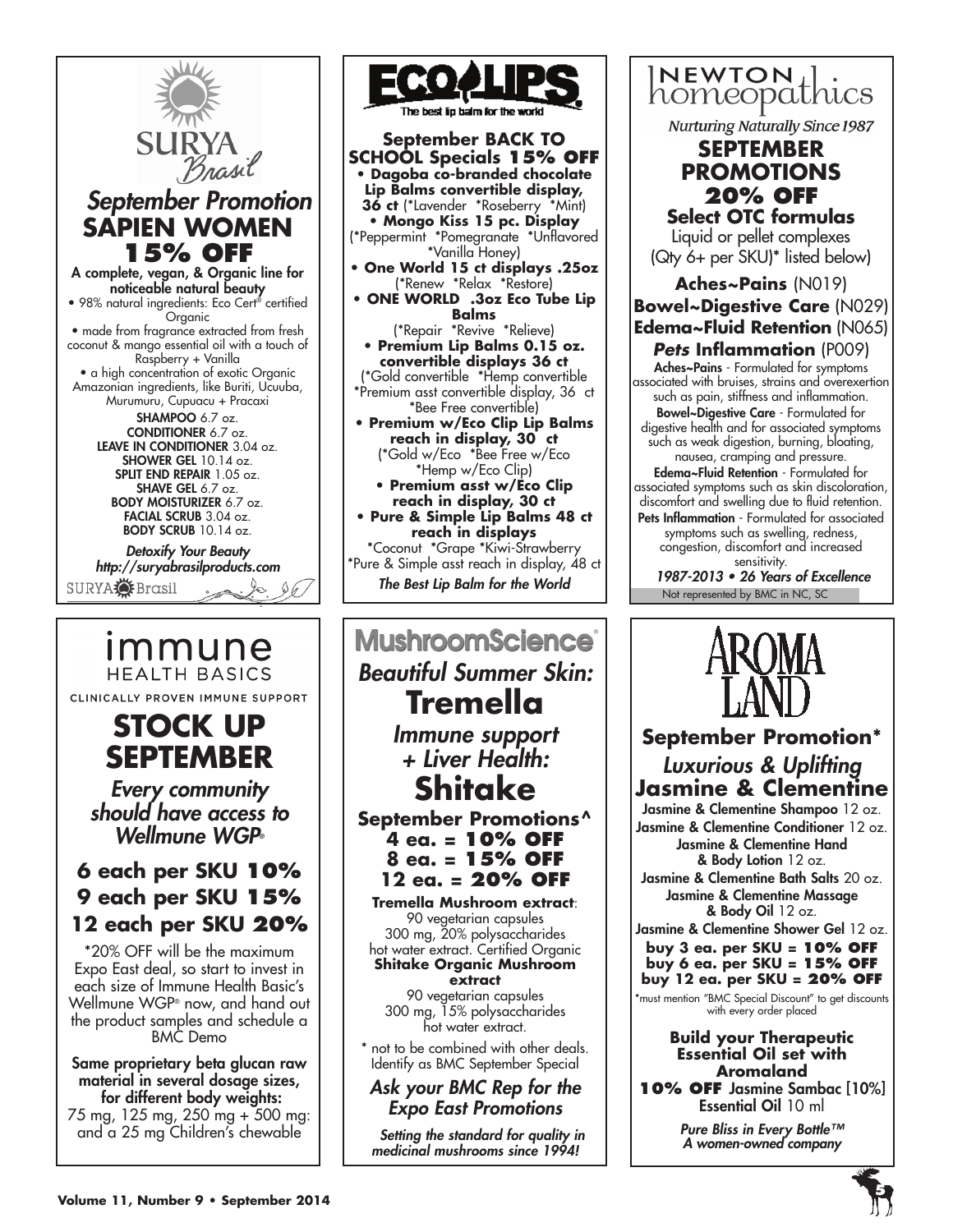#### **Be a Local Hero** *continued from page 2*

heart connection with your store: they are your original social outreach.

Take an action that is professionally presented that helps parents, and you have a bond with the family. Offer something besides just a discount to Seniors, and they will keep you on their loyal list. Prove to the customer concerned about air and water quality that you are concerned too, and they will reciprocate with shopping dollars. Engage in issues on women's health: women show up. Endcap on brain health for Alzheimer's Awareness Month, people ask questions and a dialogue begins.

I meet some of the most intelligent and aware and creative teachers as I travel the domain of the Blue Moose, and I am always the first to applaud the creative ideas people construct for their business. Sean Bossie at the Whole Health Center in Abingdon Virginia dealt with a pole in the middle of his store when he recently moved, and he decided to make it the store "Tree of Life". That tree in the center of his store is beautiful: I loved it when I saw it, and I wanted to live close to shop there often. All ideas that you create in your store that are intended to move people forward—to educate them—become part of your statement, your uniqueness. They are part of what makes you a local hero.

Sean has been networking with anyone and everybody in the surrounding areas of Southwest Virginia, asking them what they would like to see in their community and if

# **BLUE PLANET** YEWEAR **Sunglasses: an everyday item as long as the Sun shines** *Keep on selling sunglasses Year-round*

 As BMC ends our 2nd summer with Blue Planet Eyewear, we are exceedingly pleased with the successes that so many stores have had with this new income source! Now begins the second season of a smart conversion, as stores use their gained confidence to increase their sets of Reading Glasses, which is by far the larger market. and then the 3rd market, the growing Kids Sunglasses customer! Kids Sunglasses: as long as there are children!

for the remainder of the year

**BP Kids Collection**  (BPK1000, BPK1001, BPK1002 & BPK1003)

#### **wholesale now \$10.00 {instead of \$12.00.}**  new suggested MSRP is \$24.95. September is Back to School Month time to gain that new customer now? *www.BluePlanetEyewear.com*

they want to join with him to try to make it happen. You are a Local Hero, Sean!

A Local Hero is generous, a local hero shows interest in trying to get the community healthy.

Advertise that you have everyday discounts on the 5-things-more-important-than-a-MultiVitamin… and discounts also on your favorite Multi, because this is the nutritional foundation upon which all good health is built. Feature an Adaptogen-of-the-Month on sale, with a big sign, reminding people that this is important to counter stress and bring real replenishable energy. Take the leap of faith and buy *LiverCare*® and *StressCare*® in Volume and endcap them for 3 months with a sign saying "Care for your Liver, Care to counter Stress"—and then keep these body basics on sale every day. You pick the "deal" and make it a loss leader. Business 101: it is OK to not make full margin on some products: especially when you can consider these a brilliant part of your marketing budget!

Wine tastings are great, but what about an aloe tasting? **Aloe Life**® therapeutic aloe vera can change people's lives, and you should make it an event. Chyvanprash paste on crackers with the reminder that this is the perfect Holiday stocking stuffer. People are interested, people are curious: people want to learn. September? Advertise a "learn and try Natural First Aid Day". Open samples of the products you sell, and let people try them. Pass around the **Herb Pharm**® *Original Salve* and have fun with the Dragon's Blood. No show and tell, please, on the **Well-in-Hand** *Cut Rescue*®, but you can explain the magical capabilities/



*Finest Quality Hair, Body & Skin Care Products since 1979*

versatility of their *Therapy Oil*® and of Aloe Life's *Skin Gel*. Have a Try-on-our Glasses Day, and offer for 4 hours to take pictures of people in various **Blue Planet** recycled Eyewear: offer to send the photos to their email address so that friends can decide which glasses to get. Auction off two free pairs in a raffle, and Voila! You have captured customer email addresses, had fun with minimal organization, and had people come in with friend just for the crazy random "event." Kava Fridays anyone? Your imagination will make you a local hero. People will have another entry into trusting you when they have a question or a problem and/or are looking for direction.

Local Heroes keep ideas like this firing through the year. Decide, plan, organize, make the appropriate investment in marketing, be prepared, implement with gusto, have fun, don't seem stressed but rather be the perfect host (hostess) and be grateful. You are on the road to being essential in people's lives, to being the complete Local Community Resource Center, to be the respected Local Hero of Health.

A few of you have read all these outrageous ideas (there are many more practical options, but I wanted to have fun with my mind dancing as I wrote to provoke and inspire you), and you have just waved your hand and said, "interesting, but I will never do that!" I accept this, and so should you. But when you finish the article, (and make plans to take advantage of all the monthly deals to help your business), please pick up that pen—oldfashioned magic stick of invention—and write down what you feel you truly can and want to do to be a Local Hero. This is about you!

Sponsor a little league baseball team, and a girls' basketball or soccer team. Have a yearly fun giveaway at Halloween from 4-7 PM with natural treats and in-store snacks. Decorate your store for the seasons. Join with a local arbor society to plant a tree for every new customer who spends \$300 in your store. Have a monthly poetry reading on Friday night with Naturalist Poetry as the theme. Walk into the local gym, yoga center, kid's after-school care facility, freestyle dance studio, high school gym, Senior Center—and introduce yourself, with the one page trifold you have created that describes your store, and express an interest to join hands to bring the community together… because you are a Local Hero.

Let's do good business; let's generously and vocally support the **Kids in Need Foundation** associated with the Nordic Naturals 3rd Quarter Promo this month!

I write all this because the past months have been trying for everyone. From worried retailer to harried brokers, to hesitant manufacturers, the supply chain of hope that our industry was founded on has been stretched thin. How, Dear Lord, did we all allow ourselves to be so ridiculously overworked?

Many of us have forgotten to look down at that SuperHero insignia on our uniform, the emblem of our Health Tribe of Natural Health Guides, and we have become exhausted, disillusioned, ready to give up. Some of my favorite people, those whom I feel have carried the mantle of our mission for these past 13 years that I have been on the road, have expressed a desire to stop, give up, cash in,

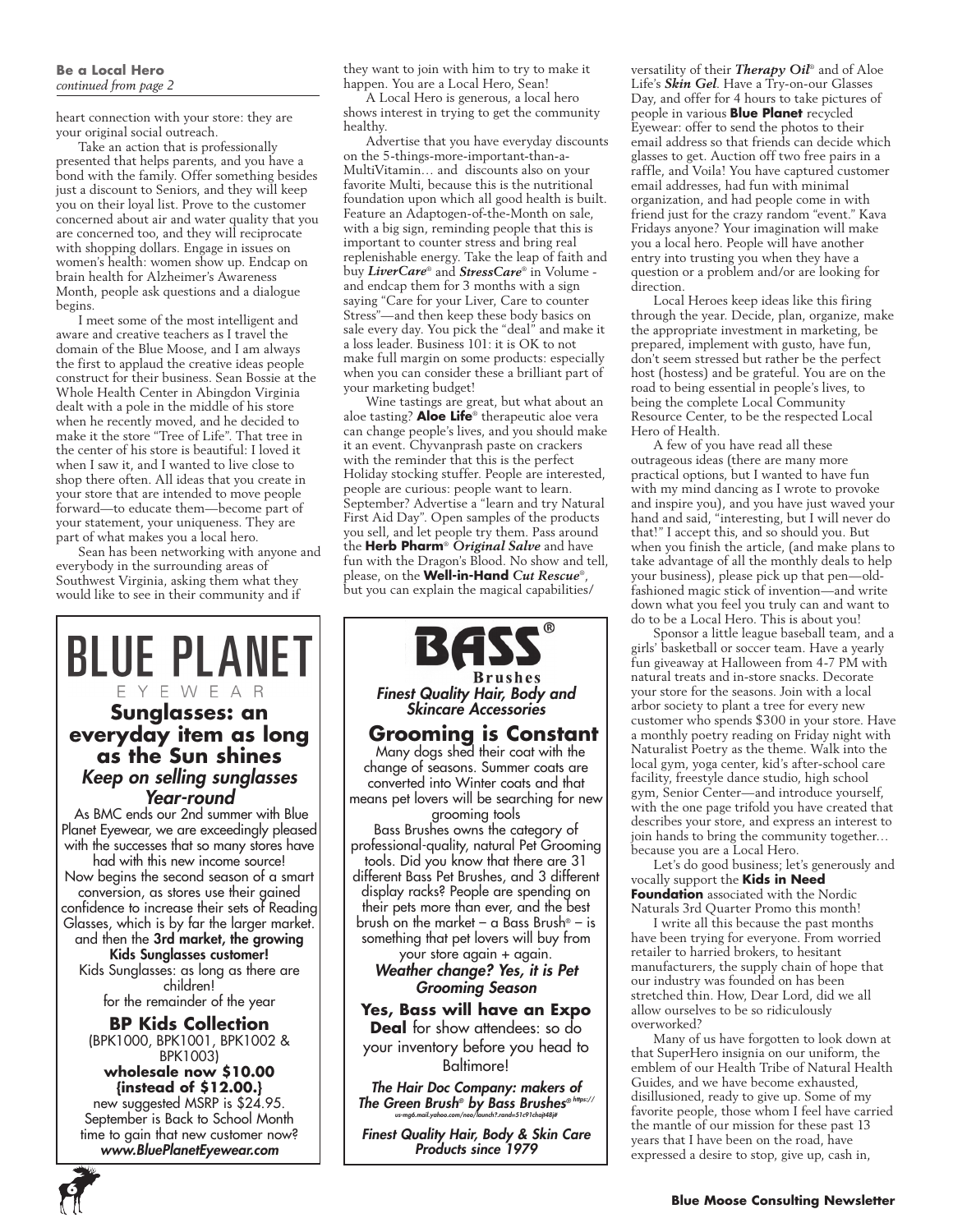close the business. I love them all—and there are more than a few of you—and I am supportive as a friend would be for whatever you decide. Several are thinking smartly about business endplans, and how to keep the purpose, the business and the "space" sustainable. Bless you all.

I will make my affirmation first, I consider myself a Local Hero, in the 9 mid-Atlantic States: I want to make a difference, to make the world better every day. Now, you!(??) We don't need a secret handshake: we just need to keep the doors open!

Many are frustrated (and I am often there myself) with the direction of our industry. I have had an earful this year about the lack of creativity of companies to counter obscene internet discounting. And I want to hear it all: because I am fully on the side of the stores in this regard. I hold my tongue though as I listen, because many of these diatribes are about companies that fail to keep fair pricing, and yet I see those very same stores failing to reward the companies with M.A.P. Policies that are loyal to the health food stores, and that are diligently trying. **Bluebonnet Nutrition**® should be the primary core line of every health food store. Simple statement: would that make a statement to the competition? **Nordic Naturals**® spends more time, money and effort than any company in the industry that I am aware of—and I am open to hear someone counter this assertion and like Bluebonnet they have walked away from large buckets of business to maintain the integrity of their mission, and yet stores quibble like heckling fans at a bullfight beerfest about the latest training they had from the competitor's rep. Start the conversation this way: Omega-3s are essential: I will carry the lines that have a MAP Policy. Then manufactureres will listen, when their products are not on your shelves.

Truthfully, though, there is another side to this conversation. I speak about all the good manufacturers that BMC represents, and we have many companies that are in the process of moving towards a MAP Policy. Trust me, it is a tricky legal mine-field, and every company has to protect themselves as they maneuver into the future. Don't just be singularly focused and carry uninformed opinions. Ask questions. Listen. Suggest solutions and vocalize what

## **Product Spotlight: Children's Products**

**Care for our Kids: what could be more important? think of creative ways to encourage gifting of Children's Products**

**SPOTLIGHT PRODUCT Nordic Children's DHA 16 oz. liquid** <sup>1/2</sup> teaspoon daily with food. 192 servings per bottle: GOT FAMILY?

### **Nordic Naturals®**

02720 Children's DHA 360 ct. 02723 Children's DHA 8 oz. 02724 Children's DHA 16 oz.<br>01775 Complete Omega Junior 90 ct. 02775 Complete Omega Junio 01798 Ultimate Omega Junior 90 ct. 31130 Nordic Omega-3 Fishies 36 ct.<br>30130 Nordic Omega-3 Gummies 60 ct. 30131 Nordic Omega-3 Gummies 12

53787 Baby's DHA 2 oz. 01670 Baby's DHA Vegetarian 1 oz.<br>01710 Children's DHA 90 ct. 01720 Children's DHA 180 ct. 01720 **Children's DHA** 180 ct.<br>56780 **Children's DHA** 4 oz. 01775 Complete Omega Junior 90 ct. 02775 Complete Omega Junior 180 ct.<br>01776 Complete Omega Junior 4 oz. 01777 Complete Omega-D3 Junior 90 o 01777 Complete Omega-D3 Junior 90 ct. 30130 Nordic Omega-3 Gummies 60 ct. 30131 Nordic Omega-3 Gummies 120 ct. 30150 Nordic Omega-3 Gummy Worms 30 ct.

## **Bluebonnet whole food based Children's chewables**

184 Super Earth® Rainforest Animalz® Whole Foods Multiple Cherry 90s 185 Super Earth® Rainforest Animalz® Whole Foods Multiple Cherry 180s 186 Super Earth® Rainforest Animalz® Whole Foods Multiple Grape 90s 187 Super Earth® Rainforest Animalz® Whole Foods Multiple Grape180s 188 Super Earth® Rainforest Animalz® Whole Foods Multiple Orange 90s 189 Super Earth® Rainforest Animalz® Whole Foods Multiple Orange 180s 190 Super Earth® Rainforest Animalz® Whole Foods Multiple Mixed Flavors 90s 191 Super Earth® Rainforest Animalz® Whole Foods Multiple Mixed Flavors180s 192 Super Earth® Rainforest Animalz® Vitamin C Natural Orange Vegetarian 90s 194 Super Earth® Rainforest Animalz® Vitamin D3 400 IU Mixed Berry 90c

196 Super Earth® Rainforest Animalz® Cal-Mag & Vit. D3 Natural Vanilla Swirl Flavor 90s 198 Super Earth® Rainforest Animalz® DHA 100 mg Wild Caught Tuna. Fruit Punch Flavor 90s

## **Herb Pharm®**

Children's Herbal 1 oz. + 4 oz. Children's Winter Health<sup>™</sup> 1 oz. + 4 oz.

### **Newton Homeopathics**

|                                    | <b>NEWTON FOR KIDS</b> $\overline{1}$ oz. $\overline{+}$ 2 oz. Liquids & $\overline{1}$ oz. $\overline{+}$ 2 oz. Pellets |
|------------------------------------|--------------------------------------------------------------------------------------------------------------------------|
| Homeopathic OTC Allergies          | Homeopathic OTC Hypercalm ~ Mental Focus                                                                                 |
| <b>Homeopathic OTC Sniffles</b>    | Homeopathic OTC Teething $\sim$ Colic                                                                                    |
| Homeopathic OTC Constipation       | Homeopathic OTC Asthma Rescue ~ Cough                                                                                    |
| <b>Homeopathic OTC Tummy Upset</b> | Homeopathic OTC Fever ~ Infection                                                                                        |
| Homeopathic OTC Detoxifier         | <b>Homeopathic OTC Ear Care</b>                                                                                          |

matters to you. Our entire industry needs more local heroes.

I think of a certain product. It is the best product in its class on the market. They are working on the dynamics to become a pricesecure company. They understand the steps, and are obligated to moving slowly, carefully. Stores bitch mercilessly about the internet. I ask: what is the most important consideration? I feel the answer is offering this product, these products. The community needs superior natural health tools in these trying times. Does anyone really feel that every customer they have will only buy that product on the internet at that obscene price? No.

The more that you make yourself a local hero, the more loyal a core percentage of your customer base will buy at your store. Because they understand that you have to stay in business, because they understand that you are open to conversations about this situation, and because you show to them that you care about their expendable income too. It is when they see that you are giving so much to the community, that they will buy from you instead of the internet. Many stores have lost this connection with the customer. Many owners are not engaging with the customers anymore: and they choose to blame someone else and a villainous foe (super-deep discounts) that is, rather than try to make their store more essential. The internet is not going away, and neither is the need for a business to be creative in many ways to stay relevant in this aggressive and not-always-fair modern market economy.

We all know the issue is somewhat complicated. You know the correct thing to do, though. Look at your store right now: there are many inferior or me-to products that have no ethical footprint, that are no longer owned by the people that started them, that try to get you to beg for the discount at outrageous buyins. There is no need to support these companies. You make the market: they do not. You are the gatekeepers, the local heroes. They are not your allies. You can clear out 1/10 of your store today with this litmus test: you know who is working with you, who is making good product… and who is practicing tawdry unhealthy market shenanigans. That energy filters across to the customer. Have pride in selling everything that you choose to sell, and make changes with everything else.

We all have the moment that we want to complain. This last 24 months has been no picnic for BMC either. Times are tough. There are innumerable frustrations in the small business world: staff turnover, difficult customers, outta stock issues, theft, the surprising lack of complete information, the precarious legal climate. I constantly encourage the BMC team to remain upbeat, motivated and dedicated: we are a good team. Each one of us has to know the mechanisms of our vocation. Vent; then think clearly, be a smart businessperson. One of my roles is inspiration. My decision has been to associate with the companies with the purest actions. I hope we all inspire each other through example. I consider us all part of an industry of heroes.

My suggestion on the internet issue today: give the most active support with Promos and Marketing to the lines that speak directly to

*continued on page 8*